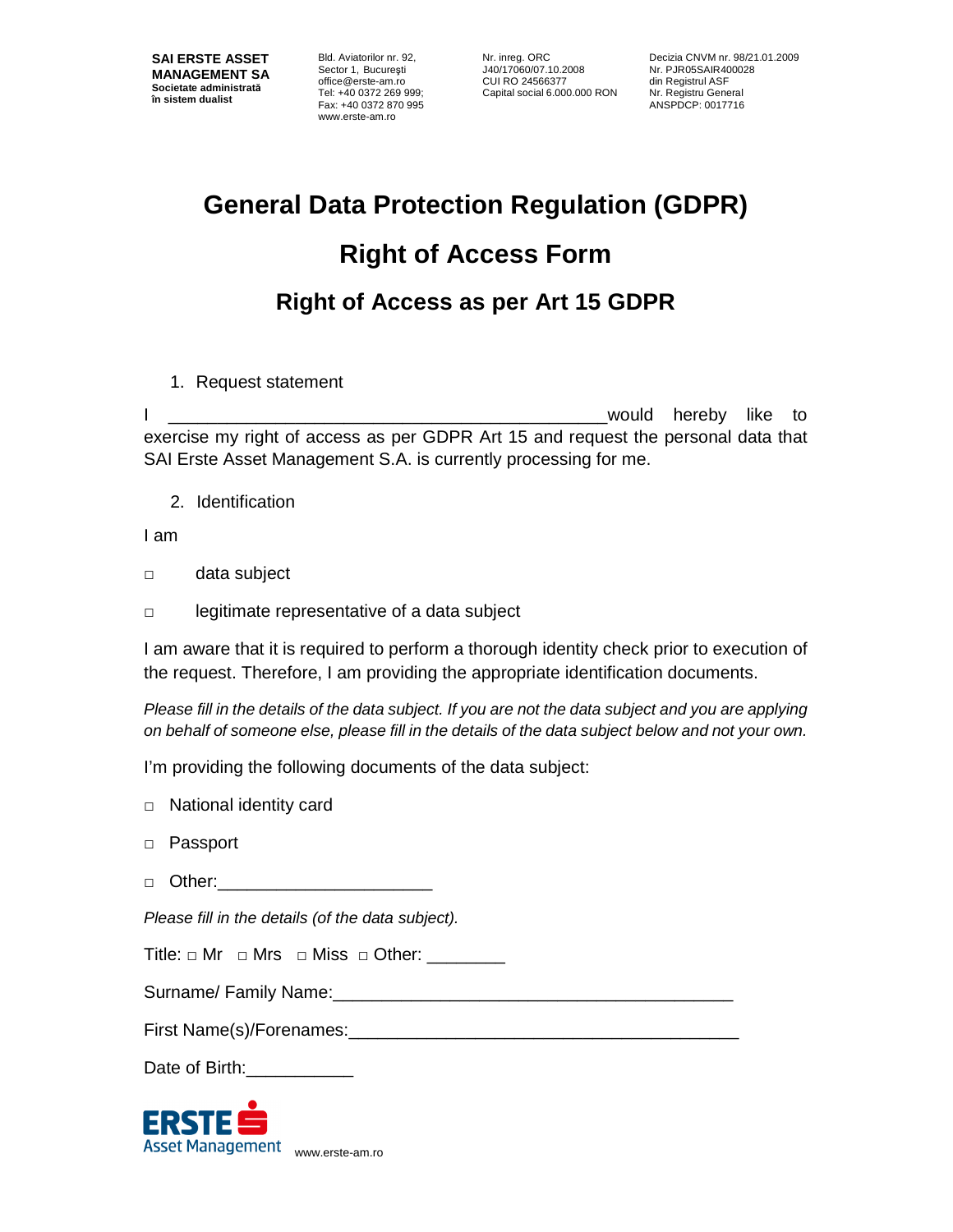Bld. Aviatorilor nr. 92, Sector 1, Bucureşti office@erste-am.ro Tel: +40 0372 269 999; Fax: +40 0372 870 995 www.erste-am.ro

Nr. inreg. ORC J40/17060/07.10.2008 CUI RO 24566377 Capital social 6.000.000 RON

Decizia CNVM nr. 98/21.01.2009 Nr. PJR05SAIR400028 din Registrul ASF Nr. Registru General ANSPDCP: 0017716

Address:

Zip Code:\_\_\_\_\_\_\_\_\_\_\_

Landline phone number(s) :\_\_\_\_\_\_\_\_\_\_\_\_\_\_

| Mobile phone number: |  |
|----------------------|--|
|----------------------|--|

Email\_\_\_\_\_\_\_\_\_\_\_\_\_\_\_

In case of questions, please contact me via

- □ Landline phone
- □ Mobile phone
- □ Email

If you are NOT the data subject, but an empowered person, please provide evidence of your identity as well as that of the data subject and proof of your right to act on their behalf.

As I'm a legitimate representative of the data subject, I'm providing:

|                                                                                 | $\Box$ the copy of power of attorney |  |  |  |
|---------------------------------------------------------------------------------|--------------------------------------|--|--|--|
|                                                                                 | $\Box$ national identity card        |  |  |  |
| $\Box$                                                                          | passport                             |  |  |  |
|                                                                                 |                                      |  |  |  |
| Please fill in details for the representative of the data subject if applicable |                                      |  |  |  |
|                                                                                 |                                      |  |  |  |
|                                                                                 |                                      |  |  |  |
| Date of Birth:                                                                  |                                      |  |  |  |
|                                                                                 |                                      |  |  |  |
|                                                                                 | Zip Code:                            |  |  |  |

| Landline phone number(s) : |  |
|----------------------------|--|
|----------------------------|--|

|  | Mobile phone number: |
|--|----------------------|
|--|----------------------|

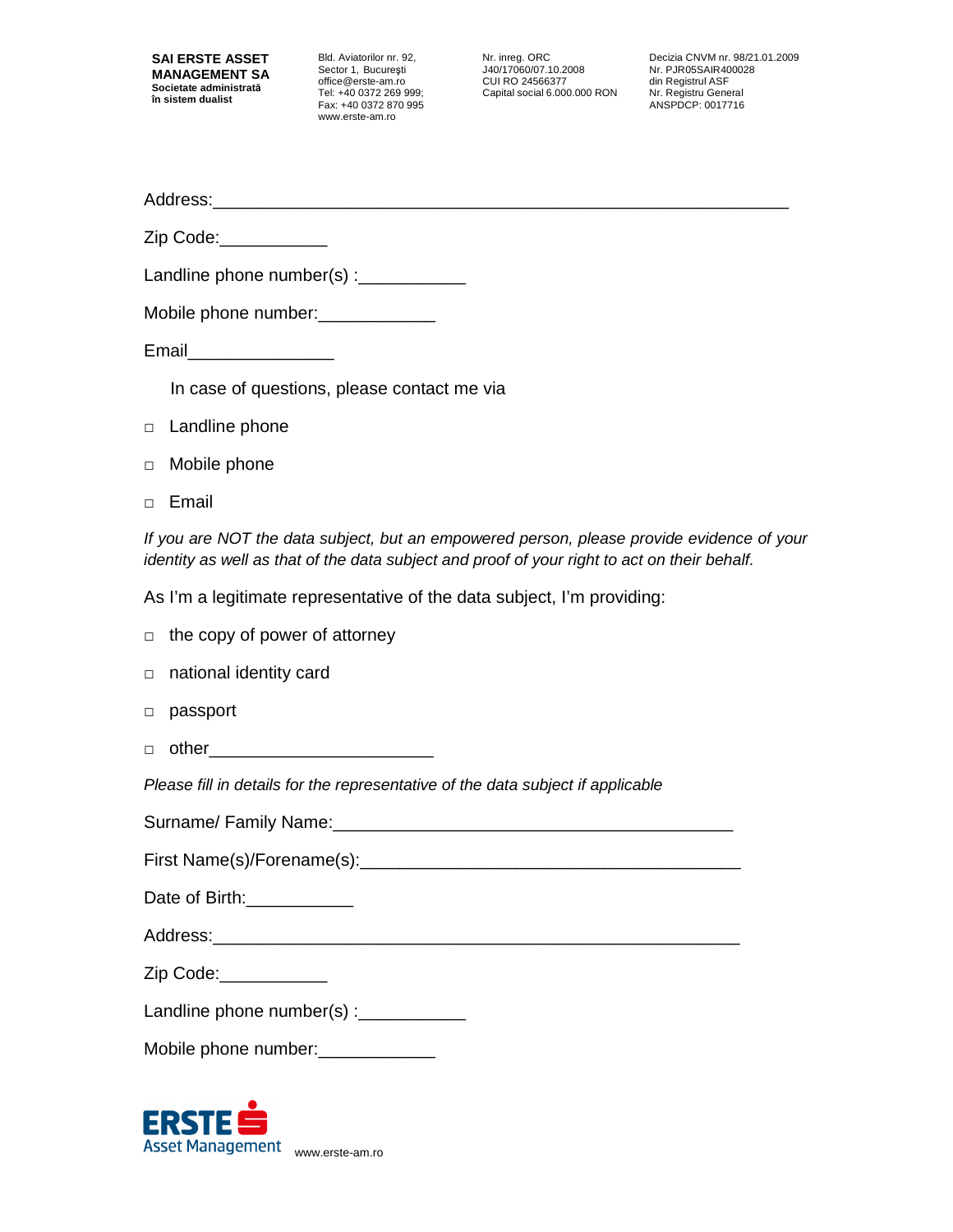Bld. Aviatorilor nr. 92, Sector 1, Bucureşti office@erste-am.ro Tel: +40 0372 269 999; Fax: +40 0372 870 995 www.erste-am.ro

Nr. inreg. ORC J40/17060/07.10.2008 CUI RO 24566377 Capital social 6.000.000 RON Decizia CNVM nr. 98/21.01.2009 Nr. PJR05SAIR400028 din Registrul ASF Nr. Registru General ANSPDCP: 0017716

Email:

In case of questions, please contact me via

- □ Landline
- □ Mobile
- □ Email
	- 3. Interactions with SAI Erste Asset Management S.A.

I'm requesting the access to my personal data from SAI Erste Asset Management S.A. as I have or used to have the following relations with SAI Erste Asset Management S.A.

- □ Current customer
- □ Former customer
- □ Job applicant
- □ Current employee
- □ Former employee
- □ Other (please specify)
	- 4. Format and communication channel of results

Please select your preference below

 $\Box$  Electronic copy of data to be sent to (email adress)

\_\_\_\_\_\_\_\_\_\_\_\_\_\_\_\_\_\_\_\_\_\_\_\_\_\_\_\_\_\_\_\_\_\_\_\_\_\_\_\_\_\_\_\_\_\_\_\_\_\_\_\_\_\_\_\_\_\_\_\_\_\_\_\_\_\_

 $\Box$  Hard copy of data to be delivered to the following address  $\Box$ 

## Response deadline

I am aware that according to GDPR Art.12 p.3 the response has to be provided within one month after submission of the request. However, the deadline can be extended by SAI Erste Asset Management S.A. by up to an additional two months in case of large volume of the request or large number of requests being processed in parallel.

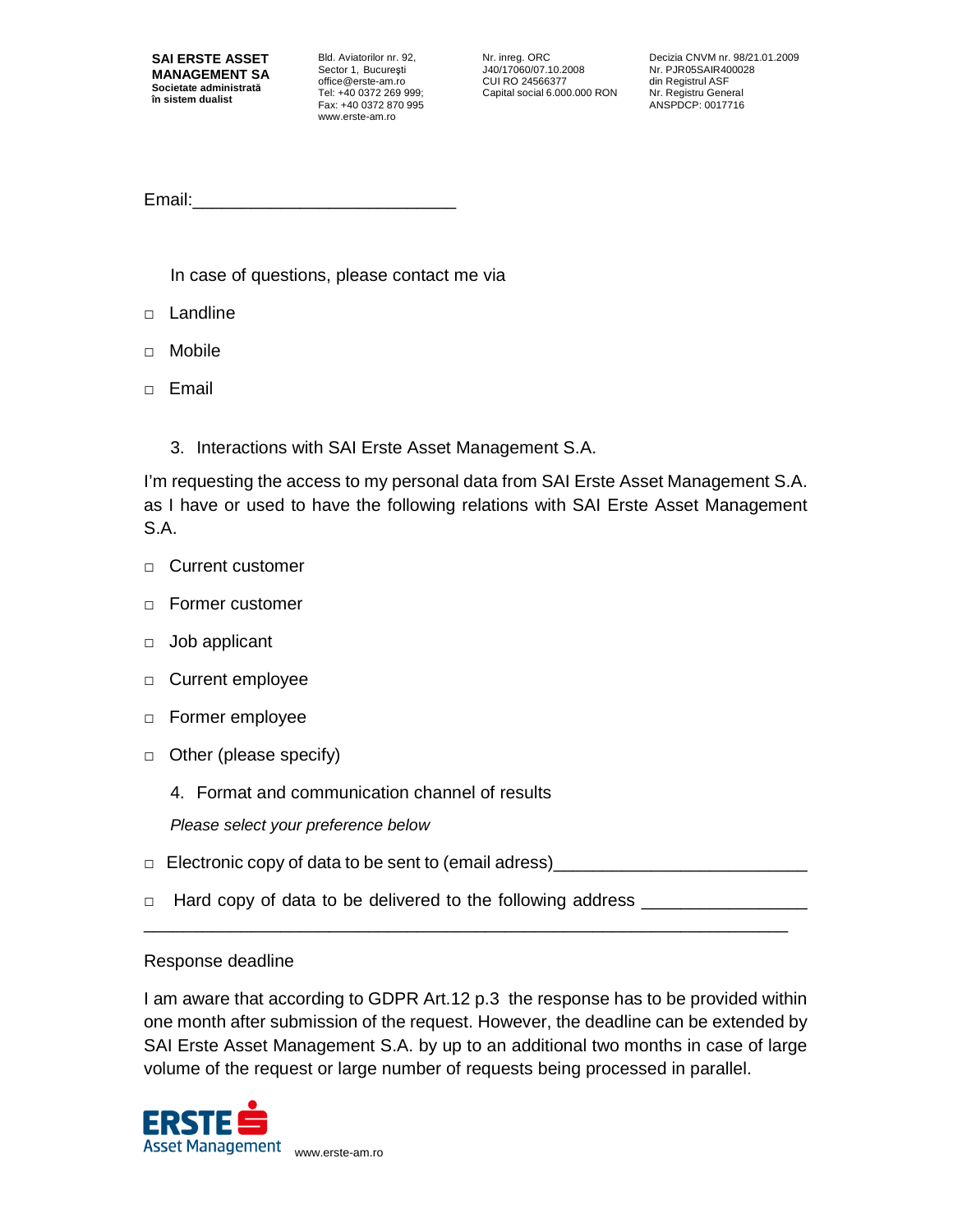Bld. Aviatorilor nr. 92, Sector 1, Bucureşti office@erste-am.ro Tel: +40 0372 269 999; Fax: +40 0372 870 995 www.erste-am.ro

Nr. inreg. ORC J40/17060/07.10.2008 CUI RO 24566377 Capital social 6.000.000 RON

Decizia CNVM nr. 98/21.01.2009 Nr. PJR05SAIR400028 din Registrul ASF Nr. Registru General ANSPDCP: 0017716

I confirm that I have read and understood the terms of this form and certify that the information given in this application is true. I understand that more detailed information can be requested in order to locate the correct personal data.

Signature, Location, Date: